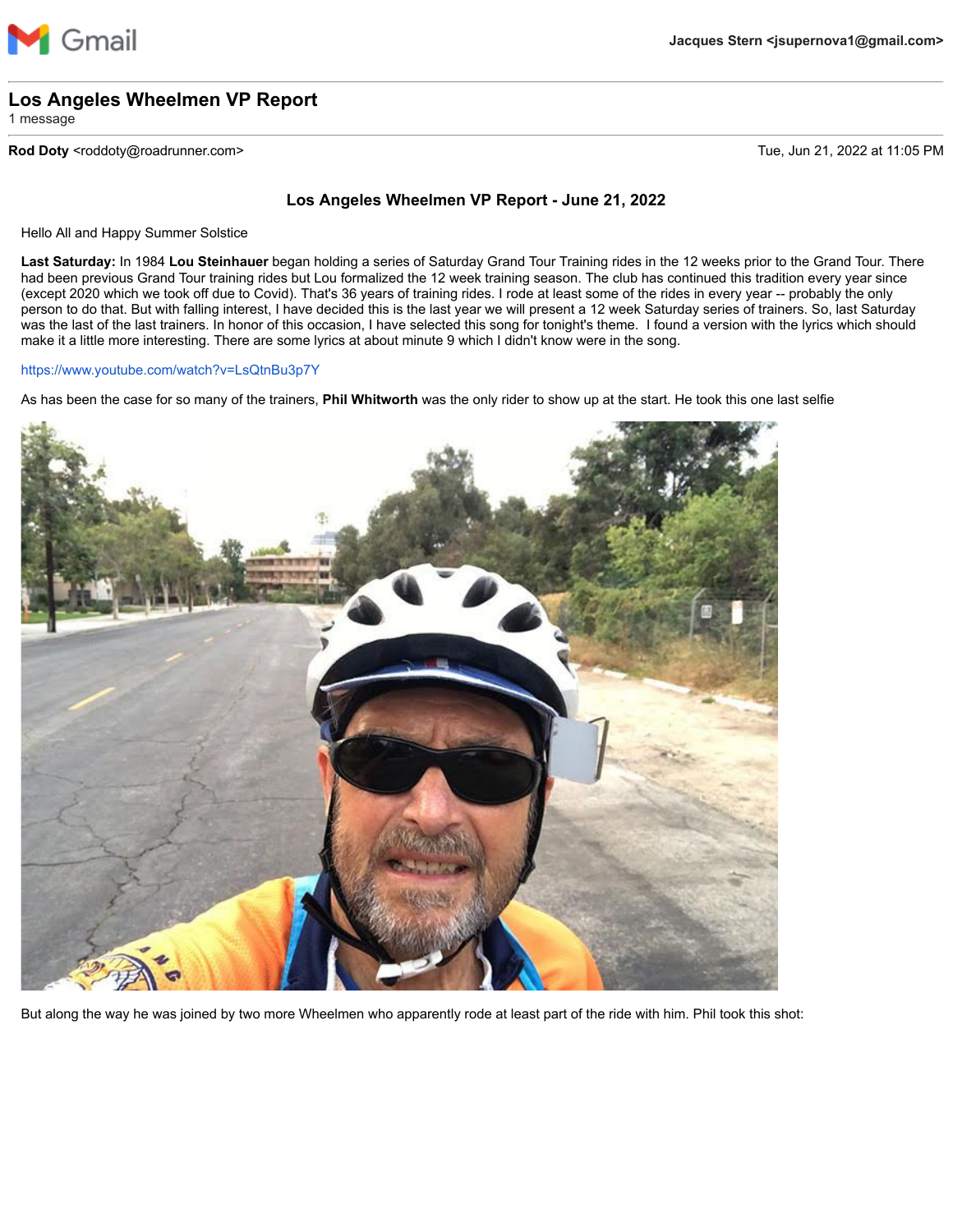

That's **Nancy Domjanovich** and **Michael Doyle**. I was looking at Phil's track on Strava and he deviated from the course in a number of places He added a trip up to the domes in Palsos Verdes where he took this shot.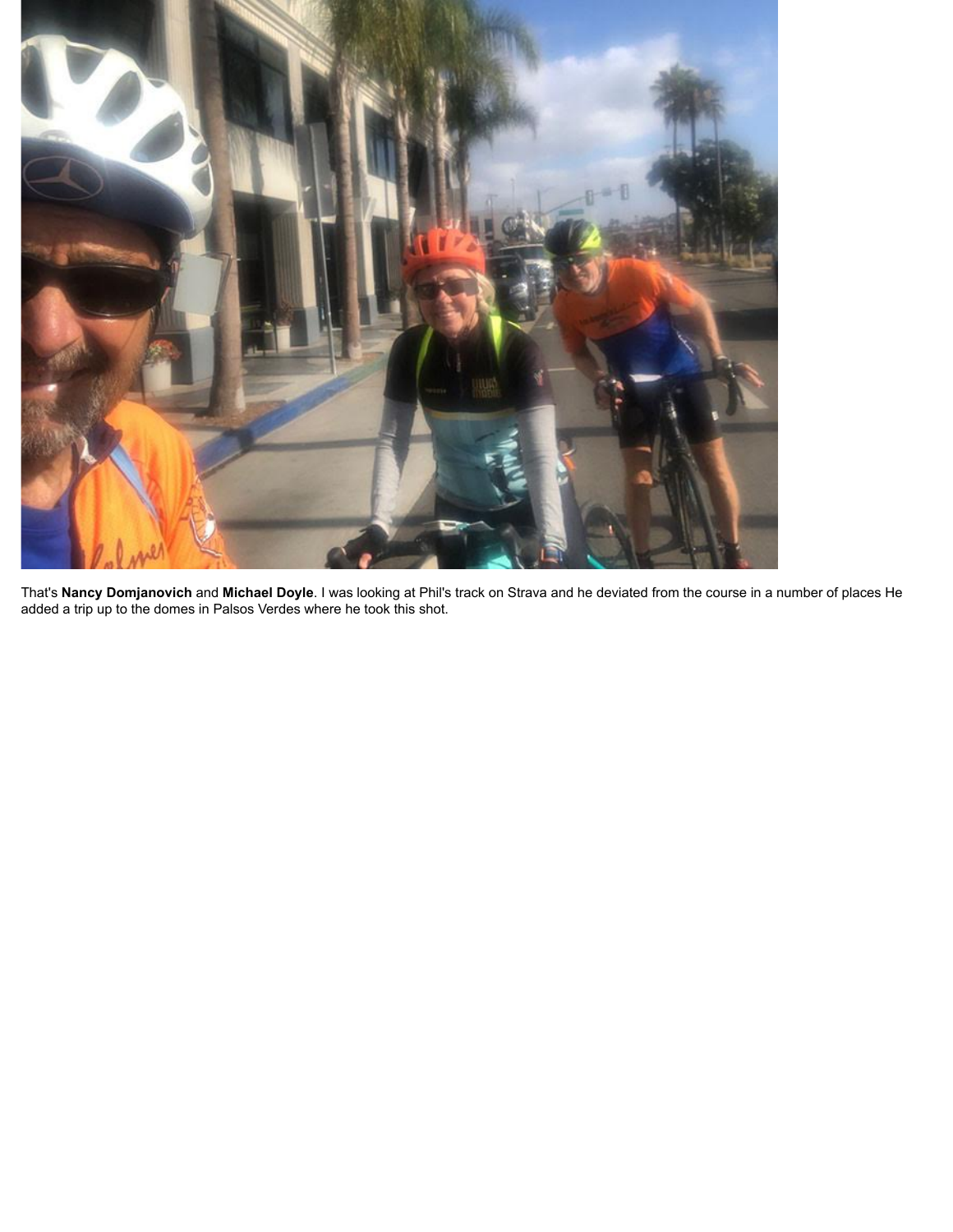

That's an extra bit of climbing not on the course, but then he skipped the last climb up Hawthorne for lunch at the Steve Bowen Memorial Habit Burger. I suppose it all averages out. Well, congratulations to Phil for completing all the trainers and a fond farewell to the training ride series.

**Last Sunday:** On Sunday we were riding "Alhambra & Bikeway" which started in Alhambra. I'm off the bike for a couple of weeks with a minor medical thing, but I heard from several of the riders. There were 5 of them and **Rafi Karpinski** sent this photo from the start (taken by a passing stranger)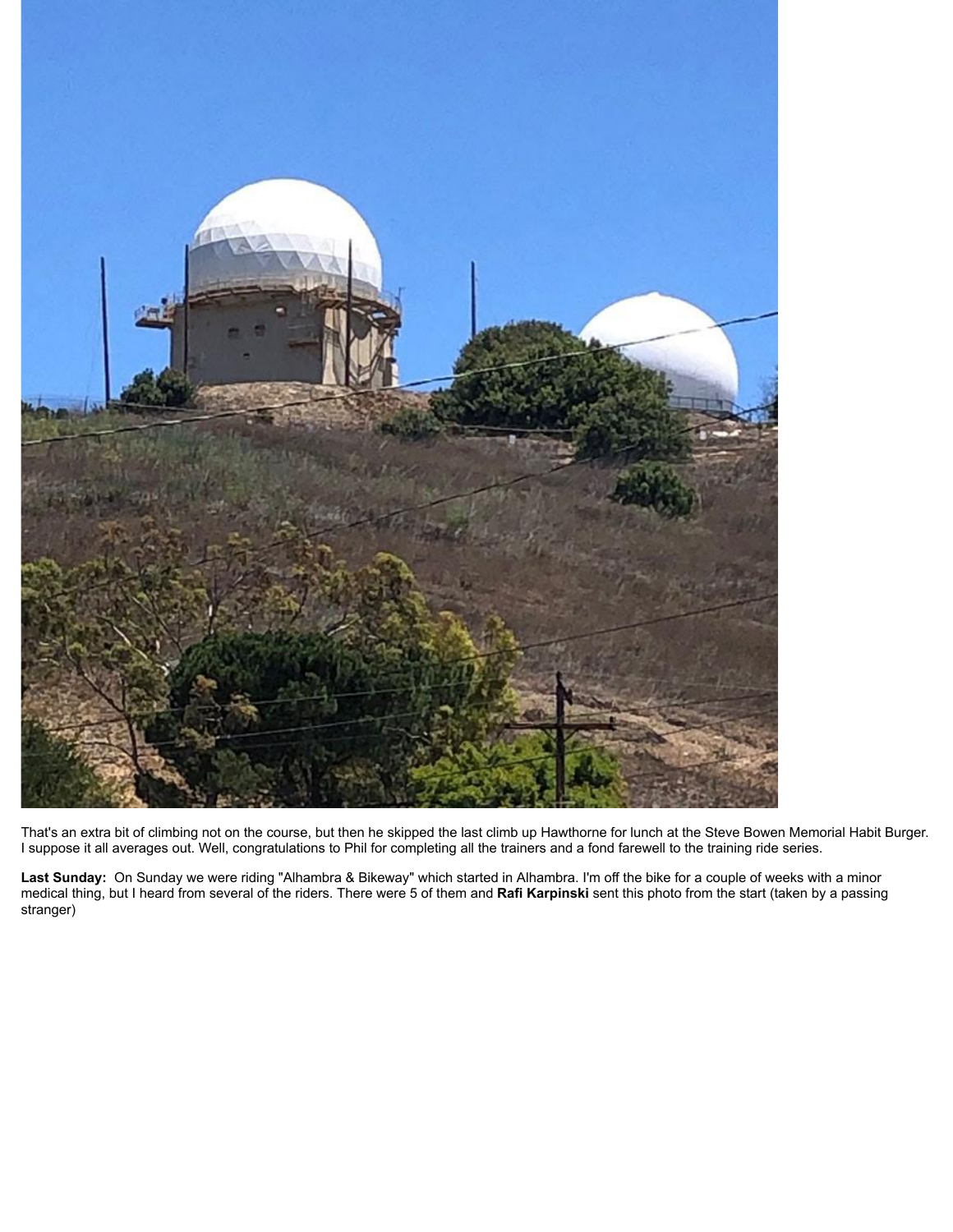

That's **Gary Murphy, Rafi Karpinski, David Nakai, Thomas Knoll** and **Jacques Stern.** I tried to clear up David's face in Photoshop but couldn't do much with it. Perhaps the person next to him could have done better. According to Gary, everyone but him did the long route. Gary did the medium. All routes stay together until lunch where Gary took this shot of Thomas and David at the Habit.



David sent a long description of the ride, but too much to include here. Let's just say it sounds like they had a good time.

**This Weekend:** This weekend is the Grand Tour, but since registration for that is closed now, there isn't much point in mentioning it here. On Sunday, we will be riding "Will Rogers Park" which is a traditional post-Grand Tour ride. There are only two routes and both are fairly short. Both eventually work their way over to the polo grounds in Will Rogers Park where hopefully they will be playing polo. The last time we did this ride, it was the heart of the pandemic and they were not playing. The medium does a bit more climbing than the short route, but otherwise the routes are similar. I will still be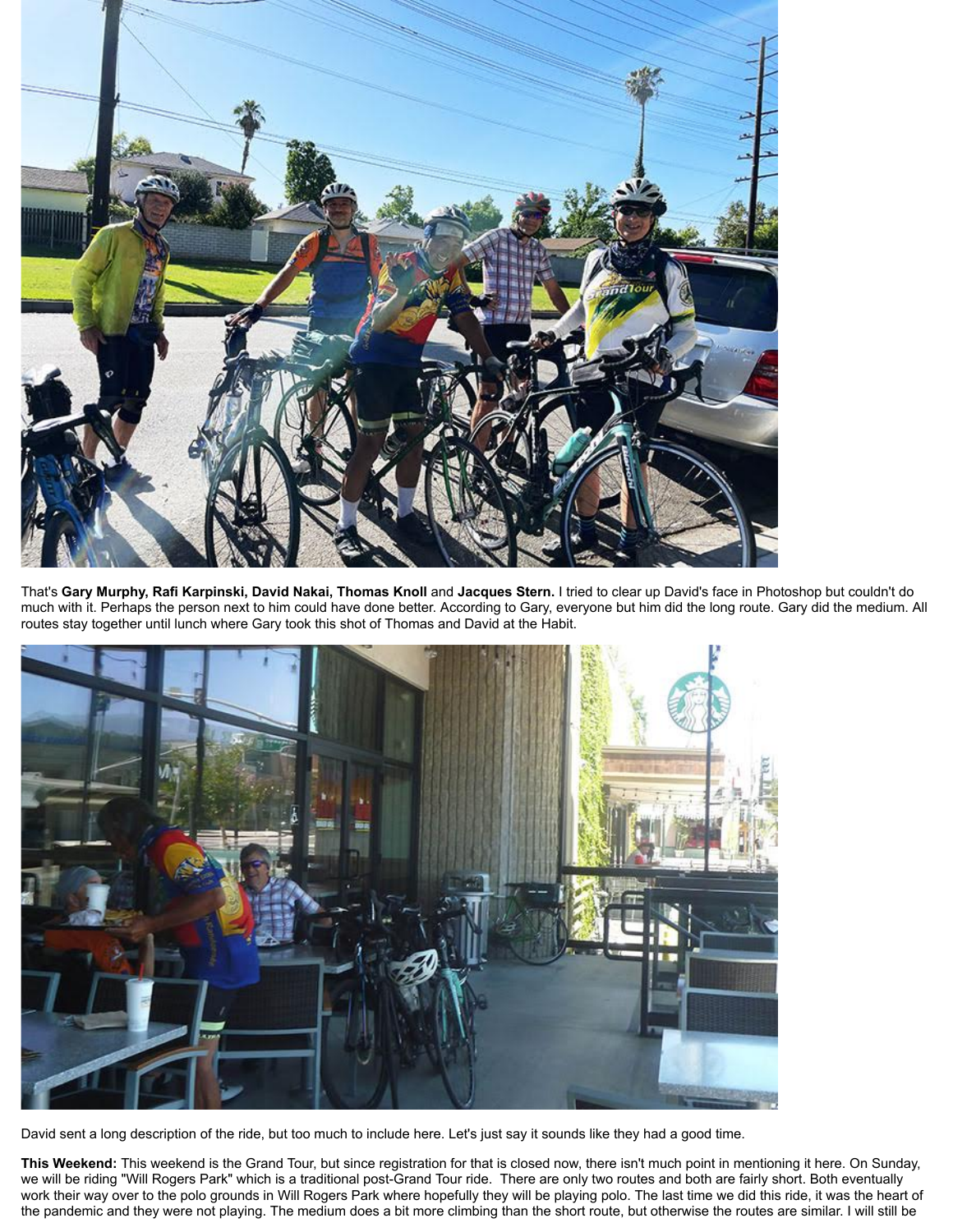off the bike this weekend, so I hope riders will send me some photos. Some polo shots would be good and last time we saw some deer on the descent from the park. Unfortunately, the days will now be getting shorter. In fact, on Sunday you will have 1 minute, 16 seconds less daylight to complete the ride than if you rode it today -- so don't dawdle

**Minutes of the Meeting:** Attached are the minutes of the meeting we held last Thursday. Some interesting reading, if you are into that sort of thing.

**New Pet:** As some of you know, **David Nakai** has a new dog named Cheddar. He sent me a photo, so I thought I would included it here.



I would be happy to include photos of any one's new pet in the future. I'm planning on getting a cat in the near future, so I want to justify putting in a photo of the cat when that happens.

Parting Shot: I don't have much to include here so I thought I would throw this in. This is my condo this past week when circus came to town.